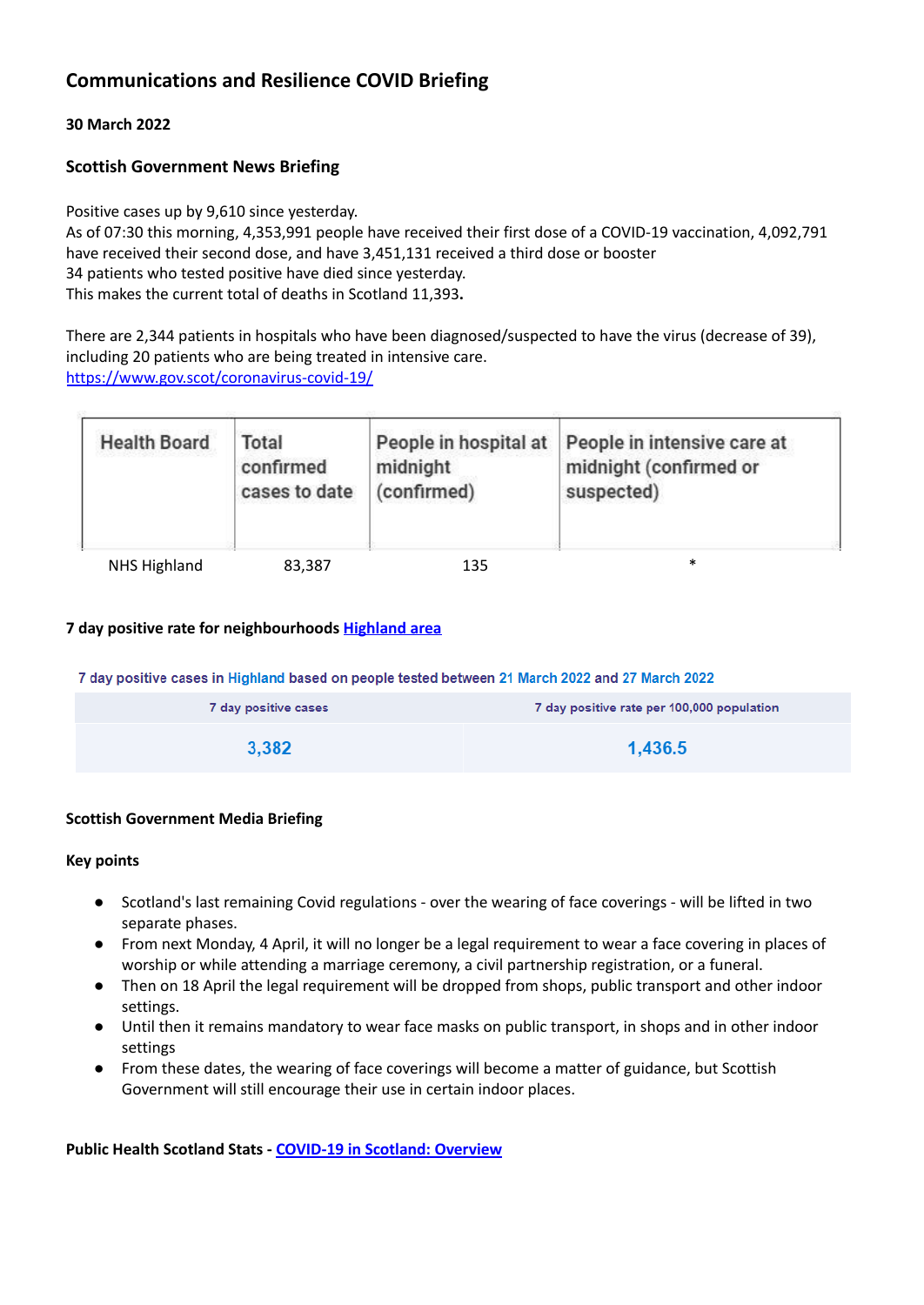

### **Press Releases Issued by SG today**

Update on COVID-19 [regulations](https://www.gov.scot/news/update-on-covid-19-regulations/)

#### **Scottish Government Social Media Messaging**

**●** Unwell with #coronavirus and need medical advice? From Friday 1 April, you should contact your GP practice. If your GP practice is closed, call NHS24 on 111.

### **UK Briefing**

558,732 people tested positive reported over the last 7 days.

1,070 deaths within the last 7 days.

365 coronavirus patients in hospital beds with a ventilator on 29 March 2022.

165,187 total number of deaths recorded, 28 days from first positive test for COVID-19 reported, updated 30 March 2022.

52,792,930 people had been given a first dose by the end of 29 March 2022.

49,415,450 people had been given a second dose by the end of 29 March 2022.

38,791,373 people had been given a third / booster dose by the end of 29 March 2022.

#### **UK Government Media Releases**

- [Government](https://www.gov.uk/government/news/government-sets-out-next-steps-for-living-with-covid) sets out next steps for living with COVID
- **●** Changes to [COVID-19](https://www.gov.uk/government/news/changes-to-covid-19-testing-in-england-from-1-april) testing in England from 1 April

# **NATIONAL ISSUES**

- UK: When will free Covid tests end [across](https://www.bbc.co.uk/news/health-51943612) the UK and can I buy LFTs?
- Scotland: End of [Scottish](https://www.bbc.co.uk/news/uk-scotland-60928806) face mask rules delayed until Easter